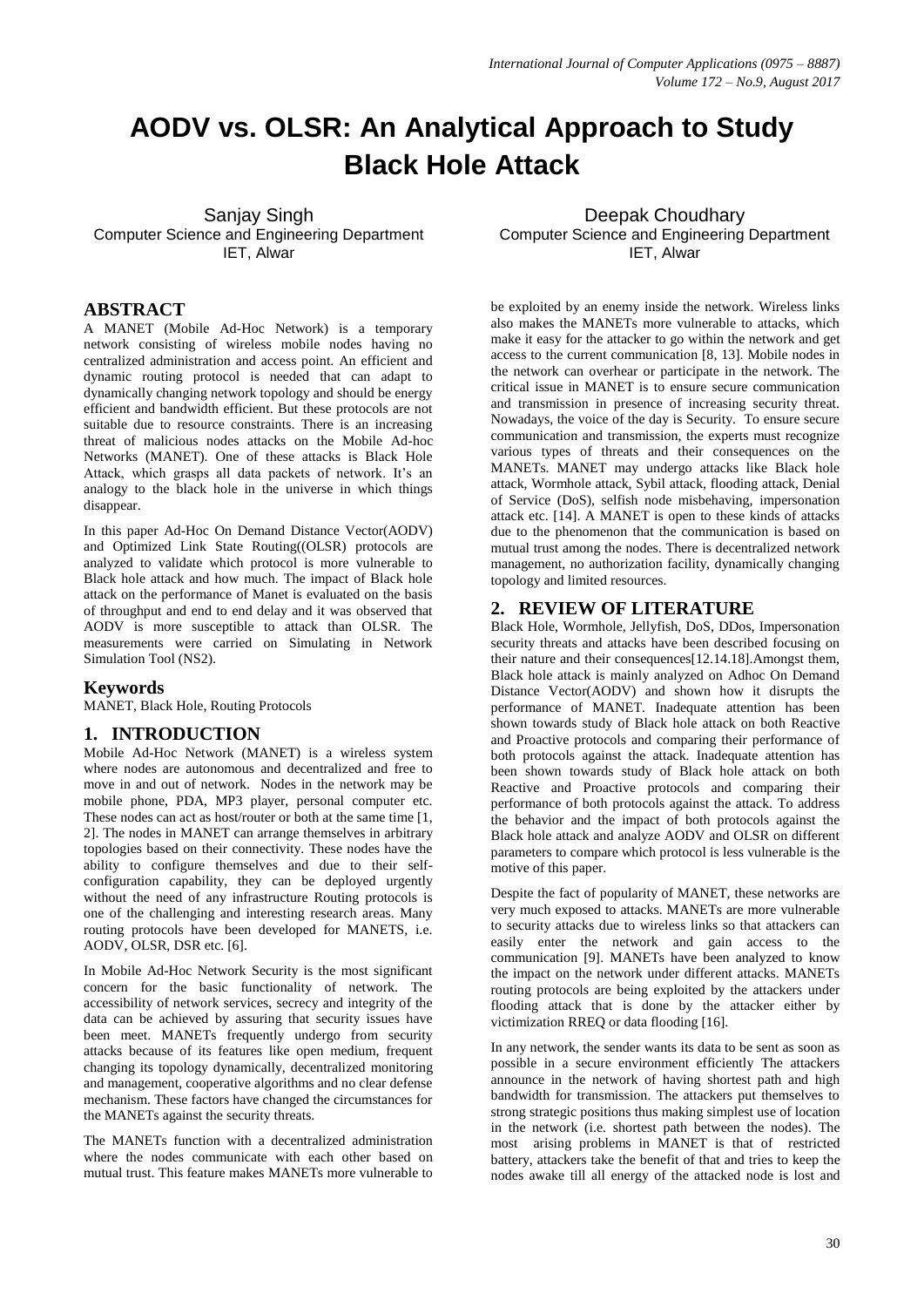*International Journal of Computer Applications (0975 – 8887) Volume 172 – No.9, August 2017*

therefore the node get in permanent sleep [18]. Several different attacks in MANET like jellyfish attack, modification attack, misrouting attack and Routing Table Overflow are studied and exposed.

In Distributed denial of Service (DDoS), the attacker targets multiple nodes in the network. Such attack is used to enter into large number of machines; these machines are further used to attack the aimed targets. These attacks are used in order to consume the bandwidth of the targets and to block, jam and restrict access of any other machine to the network [4]. In [11] a spatial correlation detection technique is proposed. This method first approximates the abnormality of every origin destination flow. Once estimation is performed after origin destination flow with same destination is compared and spatial correlation comes between their abnormalities. DDoS attacked are often detected by any abrupt modification within the spatial correlation.

A malicious node declares in the network that he is having the shortest path to destination for the packet he intends to intercept in black hole attack.

This hostile node advertises its accessibility of recent routes no matter checking its routing table. In this approach, the node is always ready to reply to the route request and therefore intercept the data packet and retain it [10]. Detection of black hole attack is amongst the critical problems so as to secure the network from such attacks. In [3] a path based detection method is proposed, in which every node is not supposed to watch every other node in their neighborhood, but in the current route path it only observes the next hop. There is no overhead of sending extra control packets for detecting Black Hole attack.

## **3. PROBLEM STATEMENT AND MAIN CONTRIBUTION**

Aims and objectives of this study work are summarized as follow

- The study center on scrutiny of black hole attack and its consequences in MANET
- Analyzing the consequences of black hole attack in presence of of Network load, throughput and end-to-end delay in MANET
- Simulating the black hole attack using AODV and OLSR.
- Comparing the results AODV and OLSR to analyze which of these two protocols are more vulnerable to Black Hole attack

The ultimate goal of any network is to ensure successful transmission between the devices in the network in a secure environment. Here, the goal is to investigate the impact and vulnerability of both routing protocols under black hole attack in the network.. This paper addresses the followings.

We will discuss the results of black hole attack in this paper? This question is vital as a result of the issue to understand however severe the attack is, what quantity the network is destabilized. This may facilitate the researcher to figure on the isolation of such threats in MANETs. The paper conjointly measures the performance impact of MANETs during a normal operation as well as under black hole attack. Investigation will be carried out which one of these two types of routing protocols is more vulnerable to the Black Hole attack on MANET

## **4. BLACK HOLE ATTACK**

In black hole attack, a malicious node announces itself of having shortest path or to the packet towards destination. The hostile node also announces of its accessibility of existing routes without checking its routing table. thus aggressor node can continuously have the supply in replying to the route request and hence interception can occur In protocols that support flooding, the requesting node receives reply from malicious node before the reply from actual node; thus creating a forged and malicious route. Once the route is created, whether to forward or drop packets it is up to the malicious node[19]...

The method however malicious node fits within data routes varies. In Fig.1, showing Black hole problem, here node "A" need to send knowledge packets to node "D" and initiate the route discovery method. therefore if node "C" could be a malicious node then it'll claim that it has active route to the desired destination as it receives Route Request (RREQ) packets. it'll then send the response to node "A" before the other node. In this way node "A" will consider that this is the active route and thus active route discovery is complete. Node "A" will overlook all other replies and will start sending data packets to node "C". This consumes all the data packets and hence the packets are lost.



**Fig. 1 Black Hole attack** in AODV

In Optimized Link State Routing (OLSR) [7] black hole attack, Multi Point Rely (MPR) is selected forcefully by malicious node. The HELLO message is kept continuously in willingness filed by malicious node.. Therefore, malicious node is always selected as MPR by its neighbors.. Thus the malicious node earns a privileged position within the network that it exploits to hold out the denial of service attack

## **5. PROPOSED METHOD**

The packet end-to-end delay, network, network load and network throughput are chosen as performance metrics for the analysis of black hole attack.. The packet end-to-end delay is defined as the average time to traverse in the network. This includes the time from generating the packet from sender up till the reception of the packet by receiver or destination and expressed in seconds. This includes the delay of networks as well as buffer queues, transmission time and delay as a result of routing activities.

The second parameter is throughput; it is the ratio of total amount of data which reaches the receiver from the sender to the time it takes for the receiver to receive the last packet. It is represented in bits/sec or pack/sec. In MANETs throughput is affected by various changes in topology, limited bandwidth and limited power. Unreliable communication is also one of the factors which adversely affect the throughput parameter.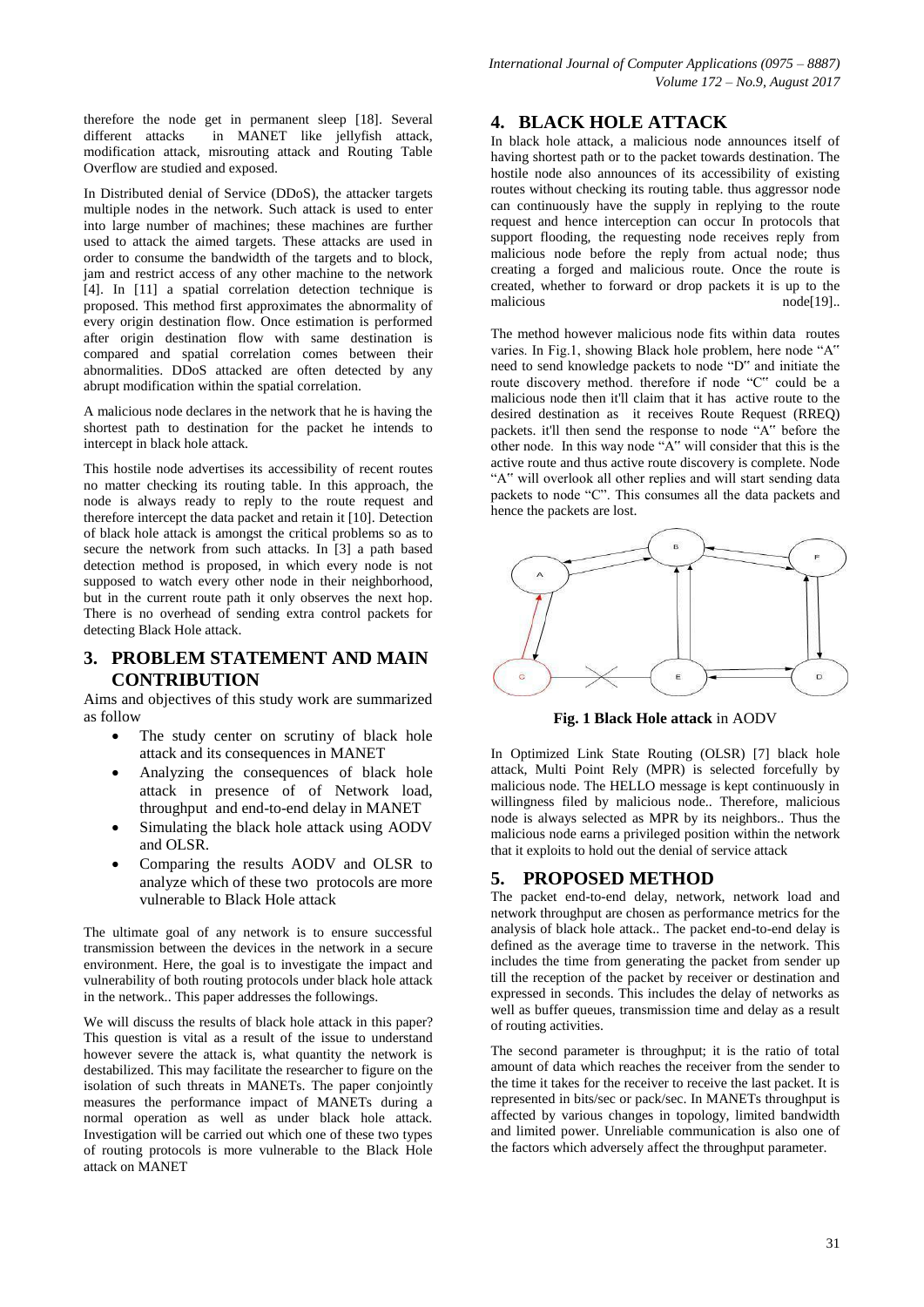The tool used for the simulation study is NS2.35 modeler. NS2 is a network and application based software used for network management and analysis. NS2 models communication devices, various protocols, architecture of different networks and technologies and provide simulation of their performances in virtual environment. NS2 provides various research and development solution which helps in research of analysis and improvement of wireless technologies like WI-MAX, Wi-Fi, UMTS, analysis and designing of MANET protocols.

In this study we employed NS2 for modeling the network nodes, selecting its statistics and then running its simulation to obtain the result for the analysis In Fig. 2, the scenario consisting of 30 mobile nodes for a simulation setup has been depicted. There are 12 different scenarios that have been developed and the mobility of nodes has been set to 10 m/s with simulation time at 1000 seconds. This time is taken so that the simulation get stable, in the first 300 seconds simulation is varying subsequently start getting stable for rest of the time. Simulation area taken is 1000 x 1000 meters, which enough for 15 and 30 nodes to move freely without being crowded. Second reason is if we take area more than the one taken, the distance between each node will increase that will introduce extra delay due to the long distance between the nodes. Packet Inter-Arrival Time (sec) and packet size (bits) is taken exponential (1) is exponential (i.e.1024) respectively.

The data rates for mobile nodes are 11 Mbps with the default transmitting power of 0.005 watts. Random point mobility was selected with the constant speed of 10 meter/seconds and with pause time of constant 100 seconds. This pause time is taken after data reaches the destination only.

Our aim was to verify the protocol which shows less vulnerability in presence of black hole attack. AODV and OLSR routing protocols were chosen as reactive and proactive protocols respectively. In each case AODV and OLSR, buffer size of malicious node is lower to a level which increase packet drop. Table.1 shows Architectural experiments.

#### **Table.1 Simulation Parameters**

| SIMULATION PARAMETERS         |                   |
|-------------------------------|-------------------|
| Examined protocols            | AODV and OLSR     |
| Simulation time               | 1000 seconds      |
| Simulation area $(m * m)$     | 1000 *1000        |
| Number of Nodes               | 15 and 30         |
| Traffic Type                  | TCP               |
| Performance Parameter         | Throughput, delay |
|                               |                   |
| Pause time                    | 100 seconds       |
| Mobility $(m/s)$              | 10 meter/second   |
| Packet Inter-Arrival Time (s) | exponential(1)    |
| Packet size (bits)            | exponential(1024) |
| Transmit Power(W)             | 0.005             |
| Date Rate (Mbps)              | 11 Mbps           |
| <b>Mobility Model</b>         | Random            |
|                               |                   |



**Fig. 2 Proposed Experimental Setup**

#### **6. RESULTS**

In case of with and without black hole attack, packet end-toend delay depends upon the routing protocol and number of nodes. Fig. 3 shows that delay is high for AODV and OLSR for 15 nodes (in case of no black hole attack). During black hole attack, RREQs and RREPs are not required as the malicious node sends its RREQs in advance to sender node without waiting for reply from destination node with less delay. Due to reactive nature and route search, AODV has high delay in comparison with OLSR.

In the case of 30 nodes the delay is 5 percent more as compared to the case of 15 nodes. This increase in delay is due to the additional nodes in the topology through which the data passes to the destination node. As the number of nodes increases the delay increased. The overall impact of delay on AODV and OLSR is same as it was observed in 15 nodes. However increase in the numbers of nodes also increases the difference of delay in AODV in case (of Black Hole attack) with comparison to a simple AODV scenario



**Fig. 3 End-to-end delay for OLSR and AODV (with vs. without attack)**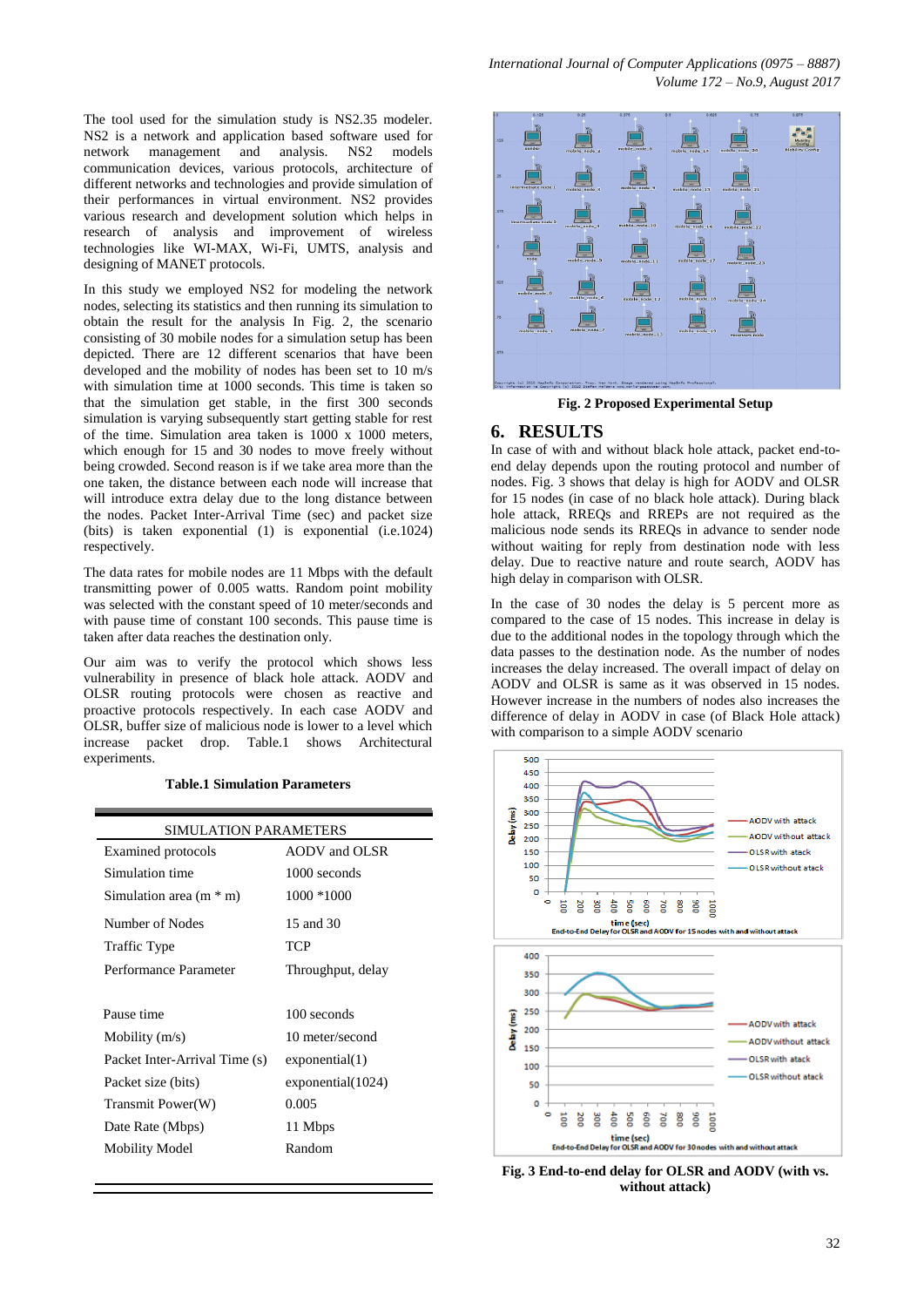Fig. 3 and Fig. 4 show the average packet end-to-end delay in presence of a malicious node only. Fig. 3 shows that OLSR has slightly higher delay than to AODV (for 15 and 30 nodes) respectively. This is consistent if the numbers of nodes are less. However with the increase in number of node an increase in the delay of AODV has been observed as shown in Fig.4, for 30 nodes. In terms of delay the performance of OLSR improves with the increase in number of nodes because of its table driven nature. It maintains up to date routing information from each node to every other node in the network.

From Fig. 5, (for 15 nodes), it could be observed that the throughput for OLSR is high compared to that of AODV Also, throughput of OLSR is higher under no attack compared to under attack. This occurs due to less routing and forwarding. In this case the data is discarded instead of forwarding by malicious node affecting throughput.



**Fig,4 End to End Delay 30 Nodes AODV vs OLSR(with attack)**

The same is also observed with AODV, where throughput is higher under without attack with respect to under attack as malicious node discards packets. Likewise in Fig. 5 (for 30 nodes), due to high number of nodes, throughput is high however the trend for throughput is same in 15 number of nodes with and without attack..





#### **Fig. 5 Throughput for OLSR and AODV (with vs. without attack)**

Fig. 6 shows the throughput of AODV and OLSR in the presence of a single malicious node. It is obvious from both figures that OLSR by far outperforms AODV in case of both 15 and 30 sources. Before routing the traffic, OLSR makes sure about the availability of routing path. It has been seen that difference in throughput is less when high number of sources are compared with less number of sources, since congestion is more in high number of sources. Over all, OLSR lowers the delay by ensuring consistent routing paths. Since throughput is defined as the ratio of total data received from source by the time receiver receives the last packet. A lower delay results in higher throughput. Because of route reply, the overall throughput of AODV is low. The malicious node sends its route reply immediately as well as discards all the data sent to him. The network throughput is significantly lower.



**Fig. 6 Throughput for AODV vs. OLSR (with attack)**